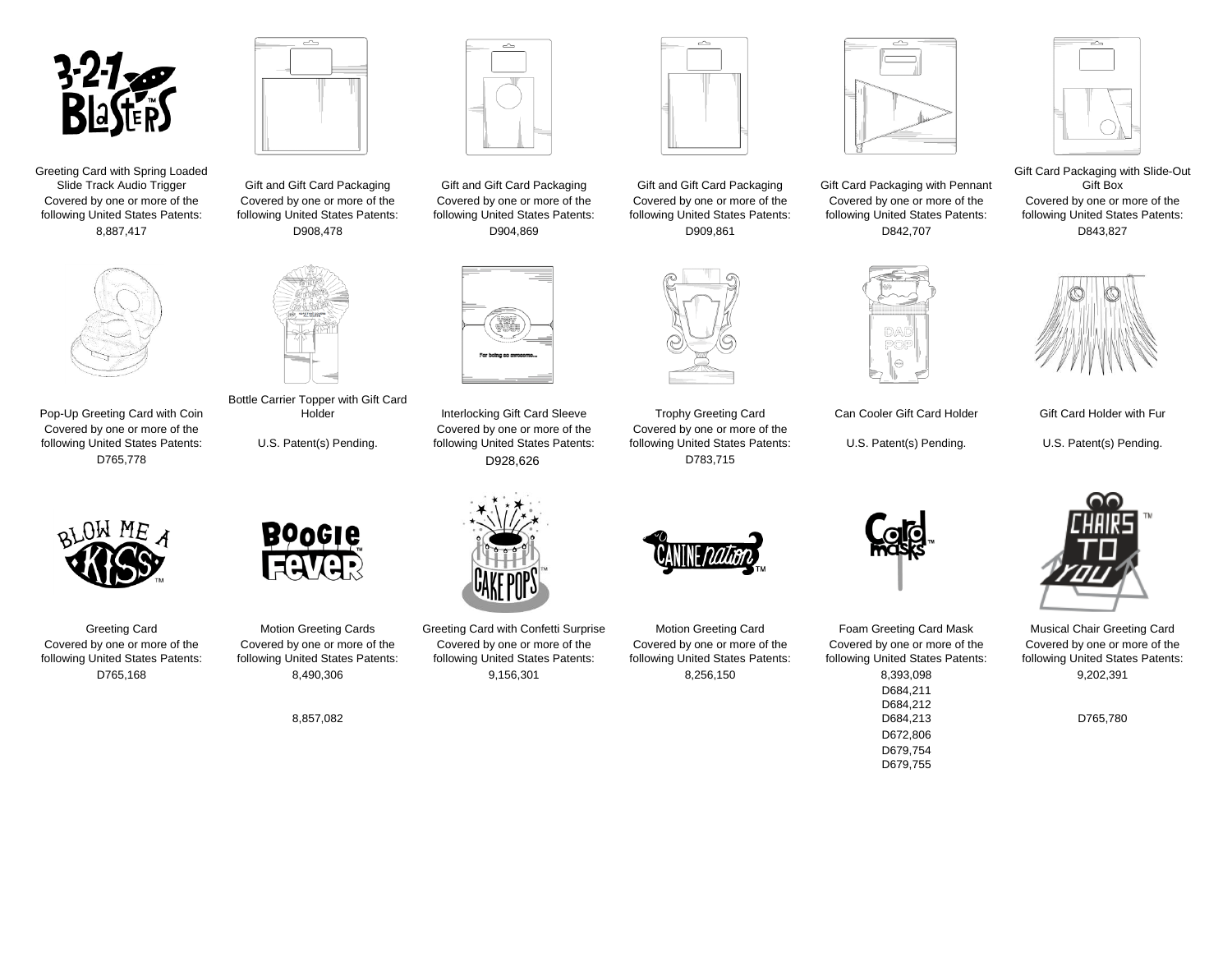





Covered by one or more of the following United States Patents: 9,186,928 D695,340 8,418,384 8,230,624 8,230,624 D665,021



Covered by one or more of the following United States Patents:



Covered by one or more of the following United States Patents:

8,448,361



Greeting Card **Pop-Up Musical Greeting Cards** Motion Greeting Cards Motion greeting Cards Motion greeting Cards Covered by one or more of the following United States Patents:



Three Dimensional Foam Greeting Cards Covered by one or more of the following United States Patents: 8,490,305 8,595,961



Covered by one or more of the following United States Patents:

8,950,093 D632,734 D632,330 9,189,977



Electronic Greeting Cards Motion Greeting Card Motion Greeting Card Ferris Wheel Greeting Card Covered by one or more of the following United States Patents: 7,802,386 9,009,998 8,448,361 9,873,280 10,040,307 8,661,719



Covered by one or more of the following United States Patents:



Covered by one or more of the following United States Patents:



Hinged Greeting Cards and Gift Card Covered by one or more of the following United States Patents:

Holders Interactive Greeting Card with Magnet Covered by one or more of the following United States Patents:

Finishing<br>Touch



Flap Sensor Activated Greeting Covered by one or more of the following United States Patents:



Covered by one or more of the following United States Patents:



Cards Pop-Up Musical Greeting Cards Greeting Card with Multi-Panel Insert Covered by one or more of the following United States Patents: 8,549,776 8,418,384 9,545,811 8,448,360 8,490,305 10,500,887



Flap Sensor Activated Greeting Covered by one or more of the following United States Patents:



**Motion Greeting Cards** Covered by one or more of the following United States Patents: 8,448,361



Greeting Card with 90-Degree Pop-Up Structure Covered by one or more of the following United States Patents: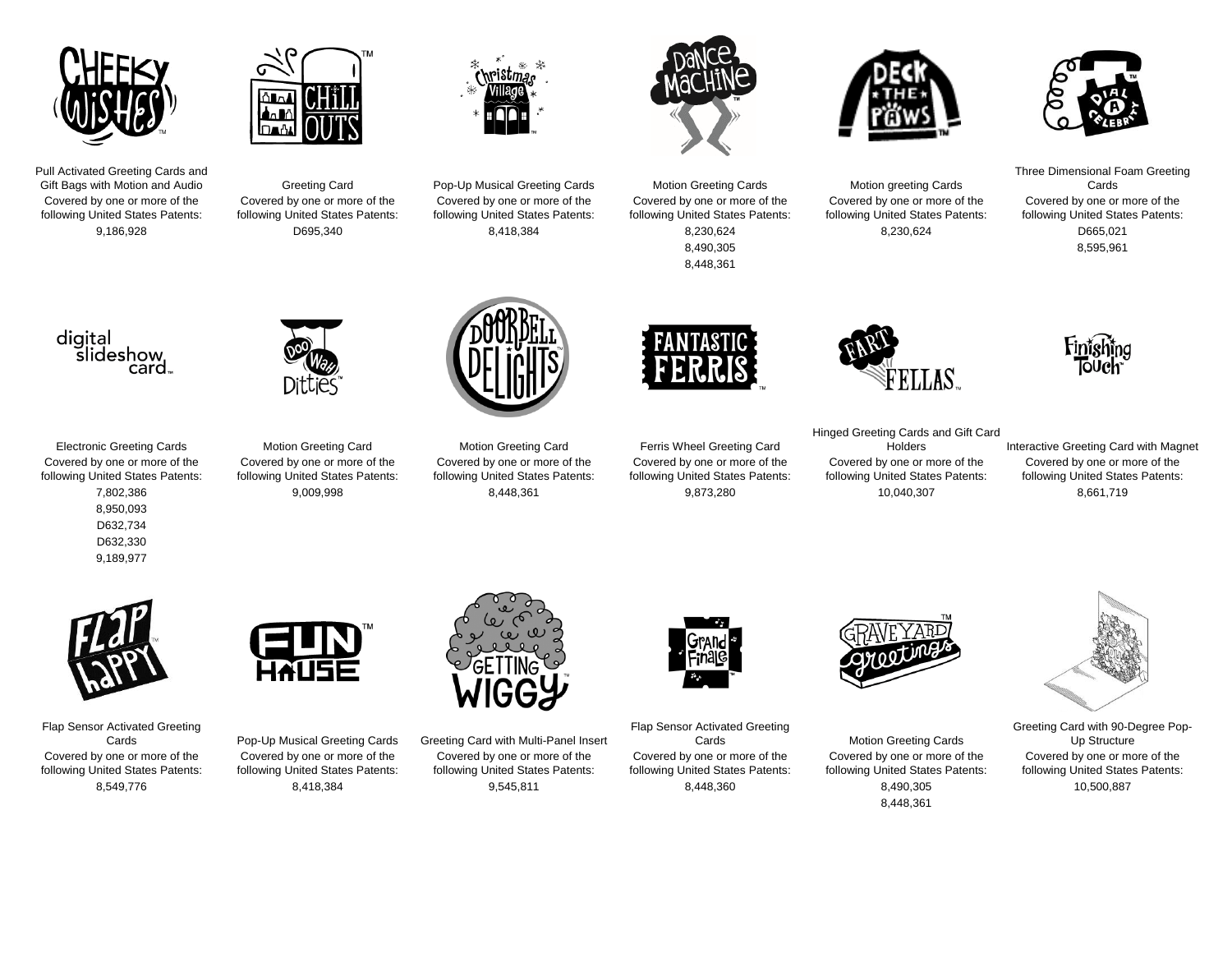



Telescoping Greeting Cards with Activated Sound or Light or Covered by one or more of the following United States Patents:

Covered by one or more of the following United States Patents: D802,051

D803,936



Covered by one or more of the following United States Patents:





Covered by one or more of the following United States Patents:

Guitar Greeting Card **Birdcage Greeting Card** Motorized Greeting Card Motion Greeting Cards Pop-Up Greeting Cards Covered by one or more of the following United States Patents: 8,322,058 D792,510 D819,730 9,248,688 9,009,998 9,302,528





Three Dimensional Illuminated Greeting Cards

Covered by one or more of the following United States Patents:

> D653,287 D657,415

Sound Generating Pull-Out Greeting Cards with Removable Panels Covered by one or more of the following United States Patents: 8,281,507 8,316,565

me ups

Sound Generating Pull-Out Greeting Covered by one or more of the following United States Patents: 8,438,763 8,316,565 8,316,565 8,915,000 8,584,385 8,322,058





Covered by one or more of the following United States Patents:

Greeting Card with Optical Fibers Covered by one or more of the following United States Patents:

Interactive Electronic Greeting Cards with Tap and Touch Activated Sound Pinata Greeting Card Covered by one or more of the following United States Patents:

Covered by one or more of the following United States Patents:



Covered by one or more of the following United States Patents:



Covered by one or more of the following United States Patents:



Covered by one or more of the following United States Patents:



Phonograph Greeting Card Greeting Card with Tie Motion Greeting Card Audio Envelopes Greeting Card with Confetti Surprise Motion Greeting Cards Covered by one or more of the following United States Patents: D661,348 D768,236 9,009,998 8,374,878 9,027,269 8,850,726



Covered by one or more of the following United States Patents: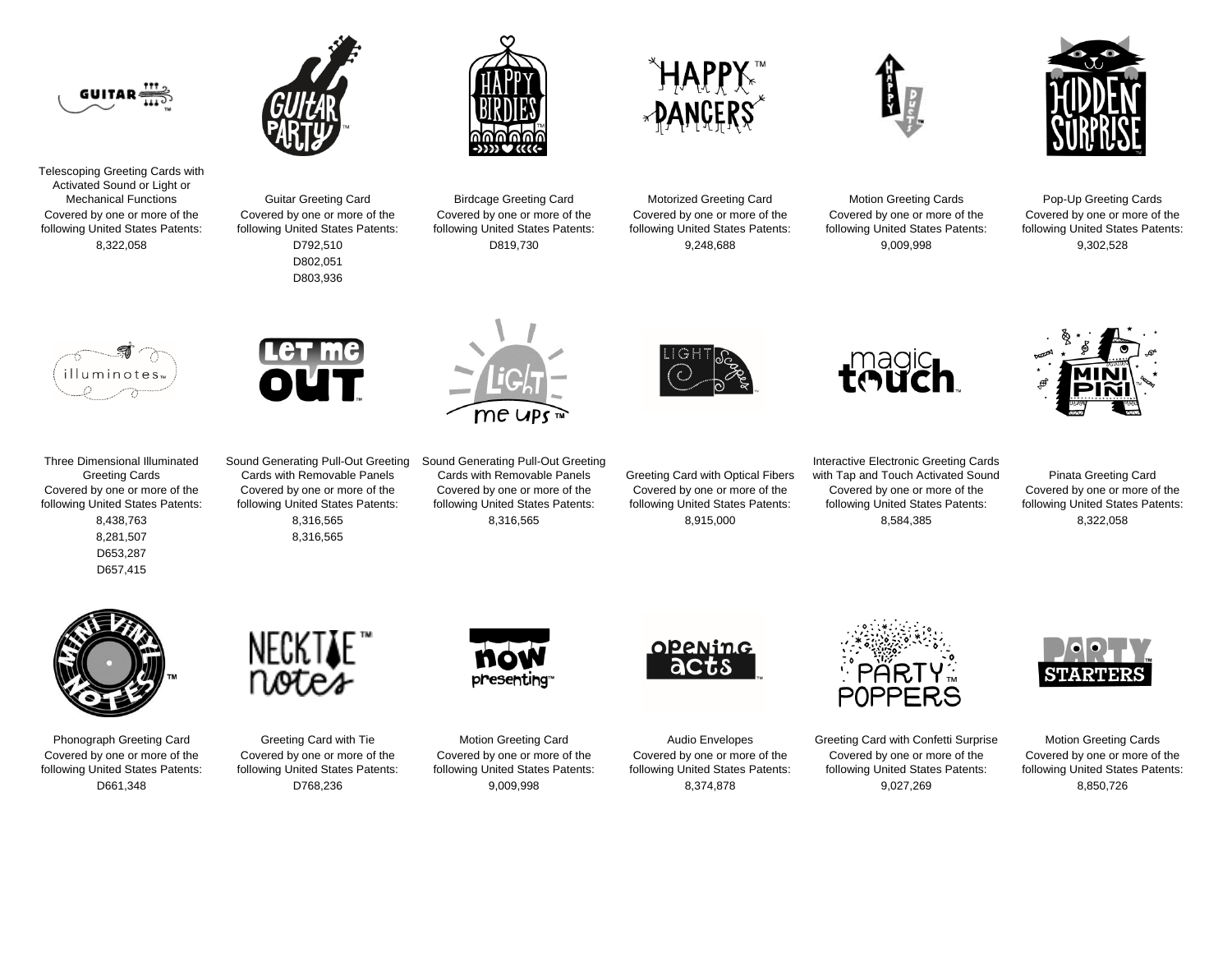



Greeting Card with Spring Loaded<br>Slide Track Audio Trigger Covered by one or more of the following United States Patents:

Pop-Up Musical Greeting Cards Covered by one or more of the following United States Patents:



Pull Apart Greeting Card and Decorative Pull Apart Greeting Card

Covered by one or more of the following United States Patents:

> D642,613 D642,612



Three Dimensional Foam Greeting Cards

Covered by one or more of the following United States Patents:

## sing Ralong<br>recordables

Covered by one or more of the following United States Patents:



Sweater or Jersey Shaped Greeting Cards Covered by one or more of the following United States Patents: 8,726,547 8,418,384 D641,779 8,205,365 8,567,101 D664,194 D643,061 D834,643



Motion Greeting Card Covered by one or more of the following United States Patents:



Three Dimensional Illuminated Greeting Cards Covered by one or more of the following United States Patents: D653,287



Motorized Greeting Card with Suspended Motion Covered by one or more of the following United States Patents:

Electronic Greeting Cards and Novelties with Moveable Elements and Manual Electronic Circuit Activation Covered by one or more of the following United States Patents: 9,009,998 8,438,763 9,738,109 8,176,663 8,813,397 D783,715



Electronic Greeting Cards and Novelties with Moveable Elements and Manual Electronic Circuit Covered by one or more of the following United States Patents:



Activation **Trophy Greeting Card** Covered by one or more of the following United States Patents:



Covered by one or more of the following United States Patents:



Christmas Tree Greeting Card Motorized Gift Card Holders Motorized Foam Greeting Card Phonograph Greeting Card Wreath Greeting Card Character Gift Bags Covered by one or more of the following United States Patents: D765,781 9,597,916 8,973,291 D657,817 D797,186 D719,834



Covered by one or more of the following United States Patents: D706,342 D740,682



Covered by one or more of the following United States Patents:



Covered by one or more of the following United States Patents:



Covered by one or more of the following United States Patents: